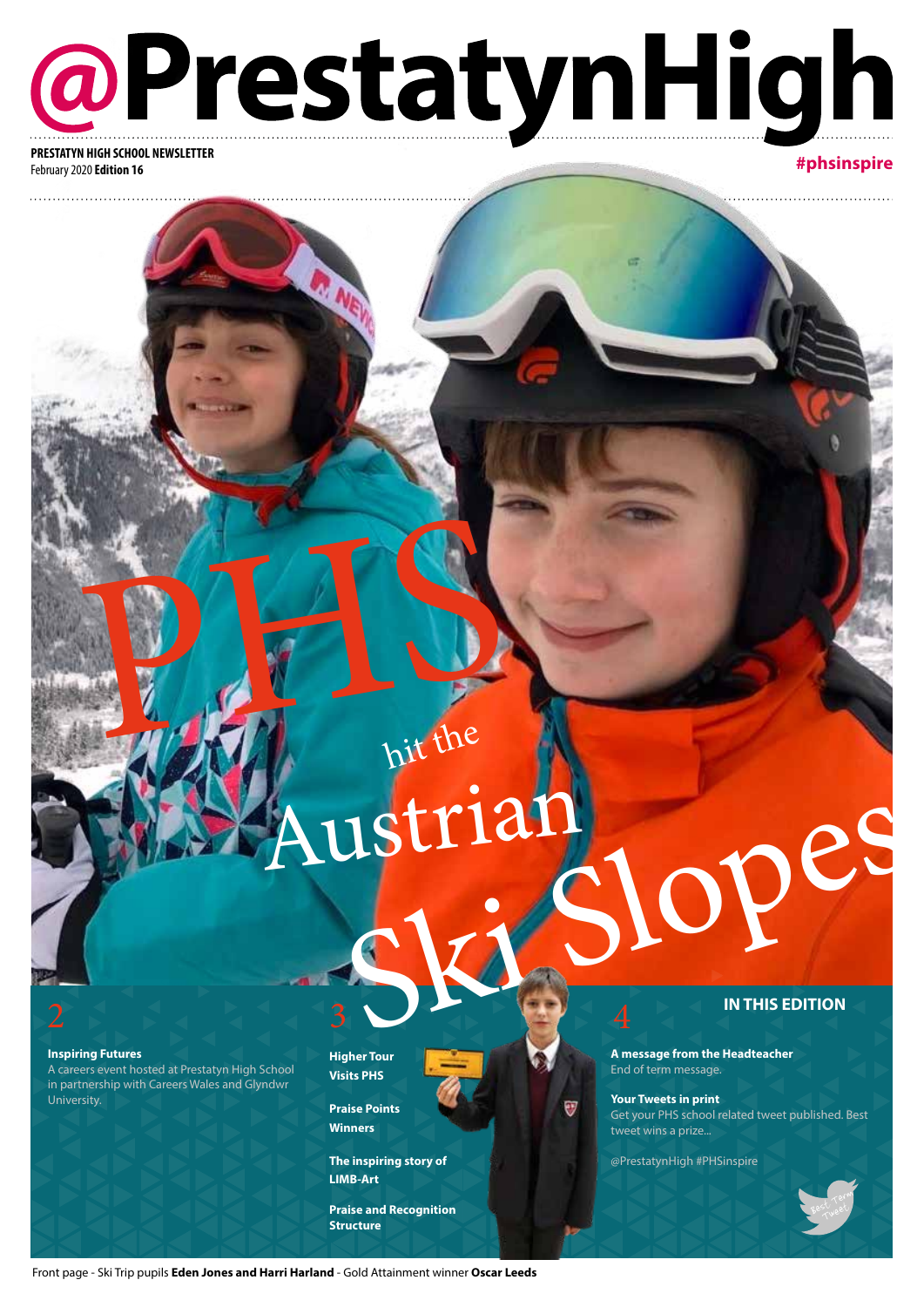**CURRICULUM NEWS**

# **CAREERS FAIR** CAREERS FAIR *INSPIRES* FUTURE STUDENTS



**This highly successful event ran at Prestatyn High School in partnership with Careers Wales and Glyndwr University.**

With over a dozen stands including:- Student Finance, VFX/Animation, Criminology, Youth & Community, Education, Forensics, Media, Psychology, Vet Nursing and Computing. Pupils were given a unique insight and the opportunity to find out more about the subjects and related job sector. Tutors from various subject areas were on hand to to provide answers to the many questions pupils had, to alleviate fears and to make them aware of the wide range of courses available.

As well as providing information on courses, a wide range of topics such as the application process, tuition fees, student loans, budgeting and career opportunities were also presented by Student Finance and Career Wales.

I was surprised at the range of courses available, everything from Criminology to Veterinary Nursing.

**Year 11** PHS Pupil

. . . . . . . . . . . . . .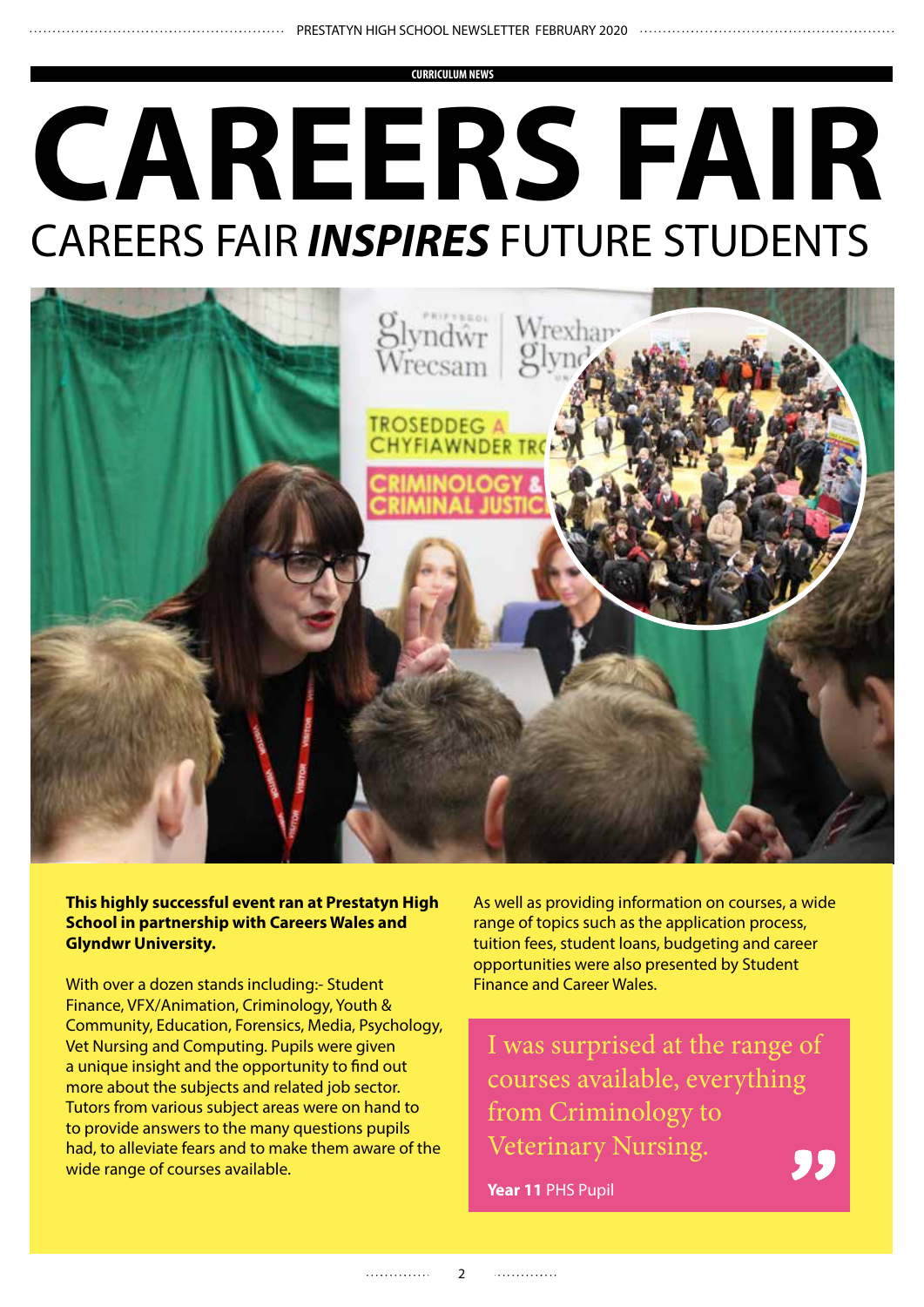**EXTENDED LEARNING OPPORTUNITIES**



# **Higher Tour Visits PHS**

The Higher Tour mission teams spent a morning in the school talking and playing live music during special assemblies. Drawing on their 27-year history of representing the Christian faith, the group clearly and authentically delivered their message in an educational context.



# **Special Award Winners**

These pupils have been recognised for their outstanding engagement to learning. They had all received the highest praise points in their year group for the week commencing 20th January. Pupils met with Mr Foley and Mr Howcroft-Jones to be presented with their certificates of achievement.



# **LIMB-art shares inspirational story**

On Thursday January 16th Mark Williams from LIMB-Art visited Prestatyn High School Year 9. Mark described his journey from that of a Paralympic swimmer to running a successful business. LIMB-Art is a British design and manufacturing company based in the heart of beautiful North Wales dedicated to producing cool prosthetic leg covers.

Our covers restore balance to the silhouette, without trying to blend in or hide, and can be instrumental in raising confidence and selfesteem. "

**Mark Williams** LIMB-Art

## **Praise and Recognition**

The Praise and Recognition Structure has been introduced this academic year with great success across the school. Pupils are recognised with a Bronze, Silver, or Gold reward based on their total praise points, attendance, and engagement score (aiming high). The gold pupils of Key Stage 3 received a praise breakfast for their outstanding efforts in all 3 areas of consideration and have been set the challenge to maintain their Gold status for the remainder of the year.